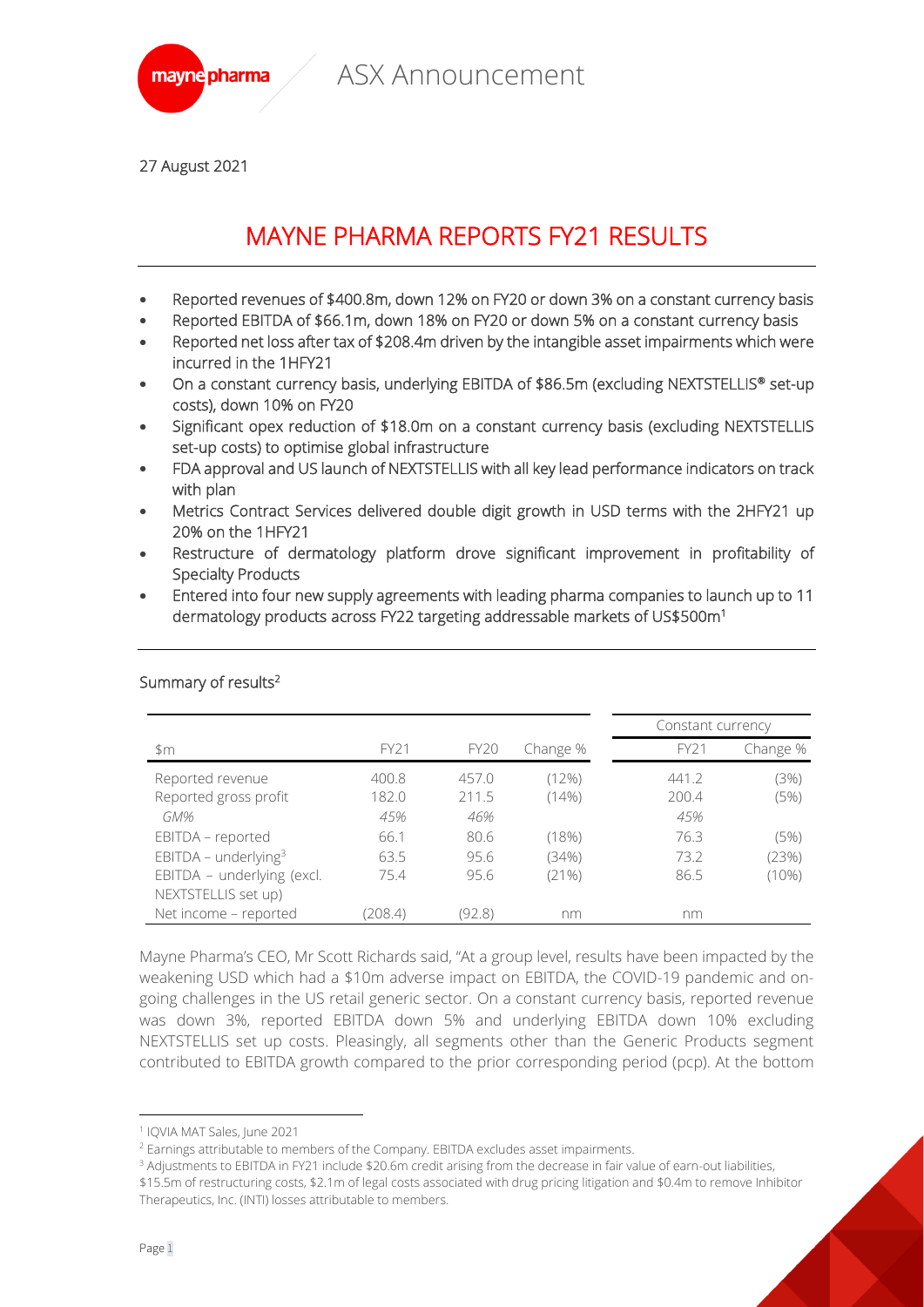

line, the net loss after tax was impacted by the non-cash intangible asset impairments of the generic portfolio that occurred in the first half."

"Mayne Pharma continues to adapt to the evolving COVID-19 pandemic, ensuring the health and safety of its employees and maintaining an uninterrupted supply of medicines and services. We have continued to streamline our operations and reduce spend through supply chain optimisation, restructure of the dermatology sales team and the discontinuation of non-viable generic products. Excluding NEXTSTELLIS set up costs, operating expenses were reduced by \$18.0m on a constant currency basis."

"In late June, we were delighted to launch NEXTSTELLIS, a new birth control option for women containing a novel estrogen – estetrol or E4. The launch is being supported by a highly experienced national sales team who are now in the field promoting NEXTSTELLIS to healthcare providers. The sales team has already had more than 20,000 in-person interactions with prescribers and reached more than 60% of priority prescriber targets within 6 weeks of launch. Further, more than 37,000 NEXTSTELLIS samples have been distributed to physician offices (one sample equals a 28-day cycle) with dispensed prescriptions expected to accelerate as women complete their trial period. We estimate approximately 5,000 women are currently trialling NEXTSTELLIS<sup>4</sup>. Strong progress has been made with managed care with commercial insurance coverage ahead of our internal goals. The key priorities with this launch are to educate the market about E4, gain broad payor acceptance and reimbursement, and ultimately become the preferred branded oral contraceptive in the market."

"The Company has significantly strengthened its US dermatology pipeline in recent months signing four supply and distribution agreements with leading suppliers for eleven dermatology products which treat key skin conditions such as acne, psoriasis and rosacea. Our partnering success validates our unique go-to-market approach in dermatology which focuses on providing better outcomes for patients, prescribers, and specialty pharmacies. All products have final FDA approval other than two which have tentative FDA approval. The two largest products with combined IQVIA sales of more than US\$300m<sup>5</sup> are expected to be meaningful contributors to our business this fiscal year given current market conditions and competitive dynamics. The Company continues to prosecute its other programs pending at the FDA including a generic version of NUVARING®, which is targeting an addressable market of US\$680m<sup>5</sup>."

### Operating Performance<sup>6</sup>

#### Metrics Contract Services (Metrics or MCS)

The Metrics business has shown a high degree of resilience during COVID-19 with revenues up 10% on pcp to US\$61.3m and gross profit up 18%. Metrics benefited from new commercial manufacturing revenues which now represents 20% of segment revenue up from just 8% in the pcp. In the 2HFY21, MCS revenue was up 20% on the 1HFY21 as the business continues to benefit from the investments made in broadening capacity and capability at the Greenville site.

Over the last eight years, Metrics has demonstrated a solid track record of growth, delivering a 12%

<sup>4</sup> Based on distribution of product samples to physician offices and estimated utilisation of samples by prescribers provided by company sales representatives. Estimate assumes a patient will use two samples on average

<sup>5</sup> IQVIA MAT Sales, June 2021

<sup>6</sup> Segment operating performance has been assessed in local currency terms so comparison can be made on a like-forlike basis without impacts from movements in the US dollar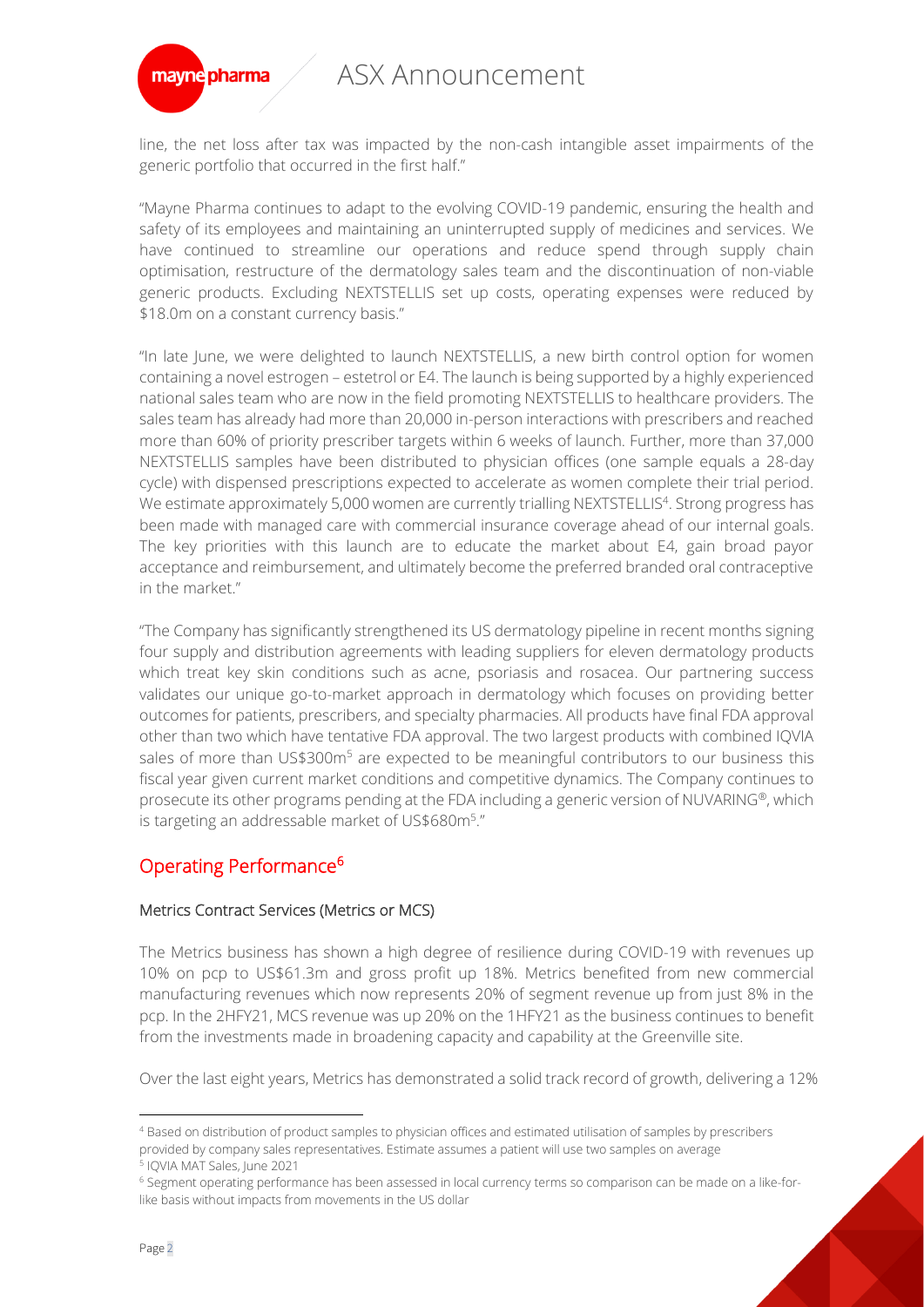

CAGR (compound average growth rate) in revenue. Its pipeline of committed business continues to trend favourably, and five development clients are expected to file New Drug Applications (NDAs) during FY22 leading to potential new recurring revenue streams from commercial manufacturing.

Metrics remains one of a few US based potent solid oral dose CDMOs for early-stage development through to commercialisation from a single contiguous site. The business supports 66 projects across the pharmaceutical value chain with 60 products in development and six commercial products. Its customers include 13 of the top 20 global pharma companies.

The CDMO market remains highly attractive and continues to grow in the mid-single digits, well above the broader pharmaceutical industry benefiting from an increase in outsourcing activity and the growing number of molecules in clinical development. M&A dynamics remain strong with many businesses in the small molecule market being sold in this space for trailing 12-month EBITDA multiples in the mid to high teens.

### Mayne Pharma International (MPI or International)

The MPI operating segment's sales were \$42.8m up 1% on FY21 and gross profit was \$13.2m up 20% on pcp benefiting from improved overhead recovery rates with growing production volumes. Contract services and manufacturing revenue grew 11% to \$18.4m and Australian product sales grew 6% to \$17.5m. International sales were weaker due to timing of ASTRIX® (aspirin) shipments to Korea and the end of a 40-year licencing deal in Europe for ERYC® (erythromycin).

The Company has been building its early-stage contract development business with 12 active projects, up from six in the pcp. These contract projects include oral solid dose, novel topical development and emerging medical cannabis development.

SOLARAZE® (diclofenac sodium) gel and ACTIKERALL® (fluorouracil and salicylic acid) topical solution were added to the Australian portfolio during the period. Both products are indicated for the treatment of actinic keratosis and will be promoted by the existing sales team focusing on dermatologists and general practitioners that specialise in skin cancer. Mayne Pharma filed NEXTSTELLIS (E4/DRSP) and FABIOR® (tazarotene) foam with the TGA with approval anticipated by end of FY22.

#### Specialty Products Division (SPD)

SPD's sales were US\$53.3m, up 1% on FY20 and gross profit was US\$43.8m, flat on the prior year.

Dermatology, the largest therapeutic category representing 89% of SPD sales, was down US\$3.5m impacted by COVID-19 and reduced managed care coverage. In response to these ongoing market dynamics, the dermatology field team was restructured with opex decreasing US\$9.1m on pcp driving improved segment profitability.

Branded Women's Health sales including the recently launched NEXTSTELLIS and SOLTAMOX® (tamoxifen) oral solution were US\$3.5m. Infectious disease (or TOLSURA®) sales whilst up 16% on pcp to US\$2.2m were impacted significantly by COVID-19 and reduced access to physicians.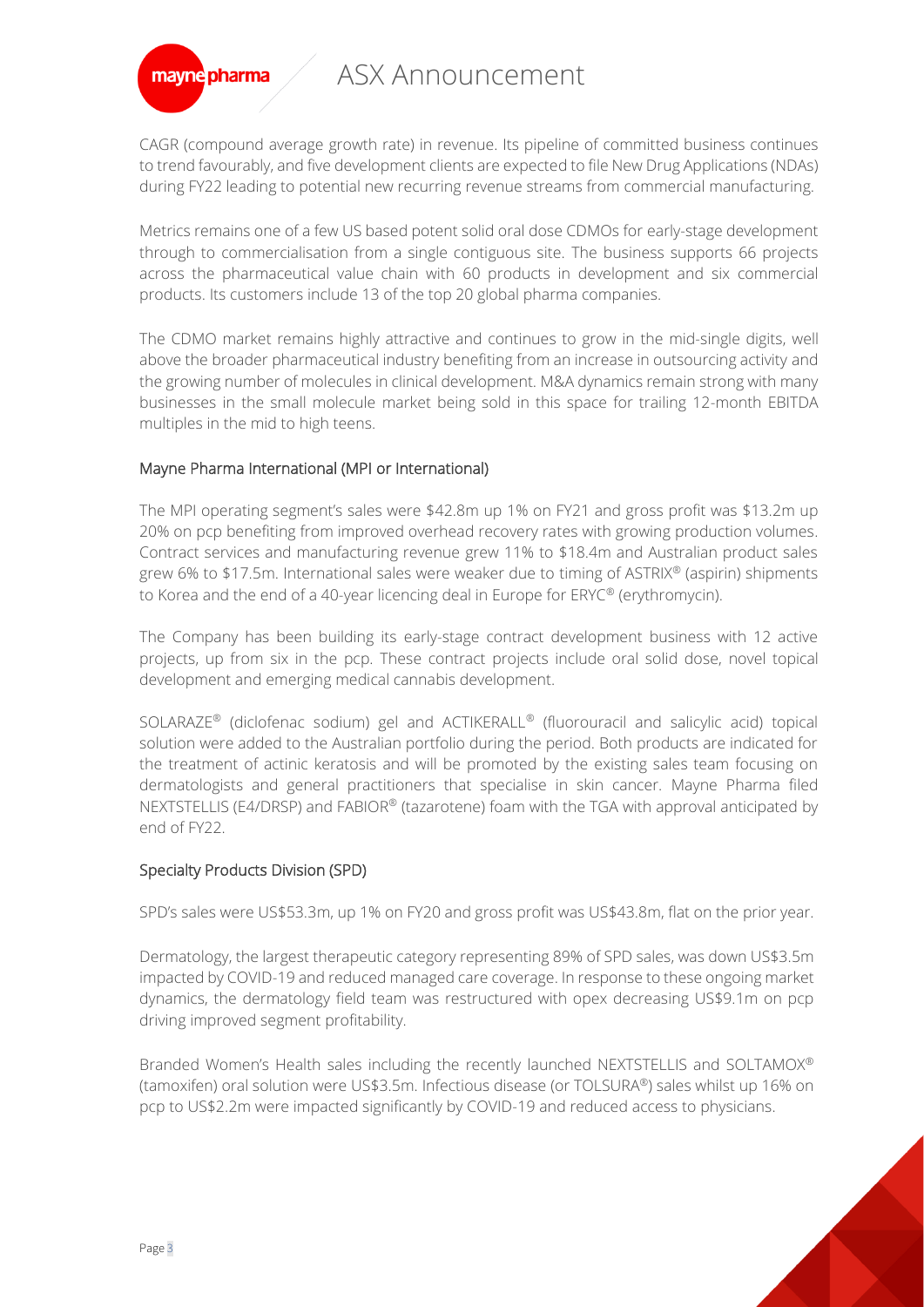

### Generic Products Division (GPD)

In US dollar terms, GPD operating segment's sales were US\$152.8m, down 10% on pcp and gross profit was US\$51.0m, down 21% on pcp.

GPD performance was impacted by new competition on key products and ongoing pricing pressures across the portfolio. In the 2HFY21, liothyronine faced two new competitors with sales declining 60% versus the 1HFY21.

The Company continues to rationalise the generic portfolio and discontinue unprofitable generic products, reduce stock obsolescence and optimise its cost base through realignment of its supply chain with raw material suppliers and CMOs.

## Debt and Cash Flow

The Company achieved positive net operating cash flow of \$58.9m and free cash flow of \$9.6m. Significant cash flow items during the period include \$23.7m in gross R&D spend, \$27.3m in payments for intangible assets and earnout payments (including the payment of US\$11m to license partner Mithra Pharmaceuticals, SA on FDA approval of NEXTSTELLIS), \$10.9m in net tax receipts, \$17.1m in capital expenditure and \$13.6m increase in working capital. Excluding the movement in working capital and tax, net operating cashflow was \$61.7m versus \$65.2m in the pcp.

Net debt was \$248.8m at 30 June 2021, decreasing by \$11.4m from 30 June 2020. The Company remains compliant within all bank covenants with the leverage ratio 2.6x (covenant <3.75x), interest cover 7.9x (covenant >3x) and shareholders' funds of \$776m (covenant >\$600m).

## **Outlook**

Mayne Pharma's performance will be heavily influenced by the effective execution of its strategic priorities and will depend on many factors including the ongoing impact of the COVID-19 pandemic, movements in the US dollar, the timing of FDA approvals, and competitor launches and withdrawals on key products.

Key growth drivers are expected to be the successful commercialisation of NEXTSTELLIS in the US and Australia, the launch of more than a dozen dermatology and women's health products in the US targeting markets with IQVIA sales of US\$1.5b, accelerating the growth of Metrics Contract Services and International, and continued optimisation of the cost base.

### Further information

Additional details about Mayne Pharma's results are included in the Company's financial statements, investor presentation slides and webcast, all of which can be found on Mayne Pharma's website [www.maynepharma.com.](http://www.maynepharma.com/) For further information please contact:

Lisa Pendlebury +61 419 548 434, [lisa.pendlebury@maynepharma.com](mailto:lisa.pendlebury@maynepharma.com)